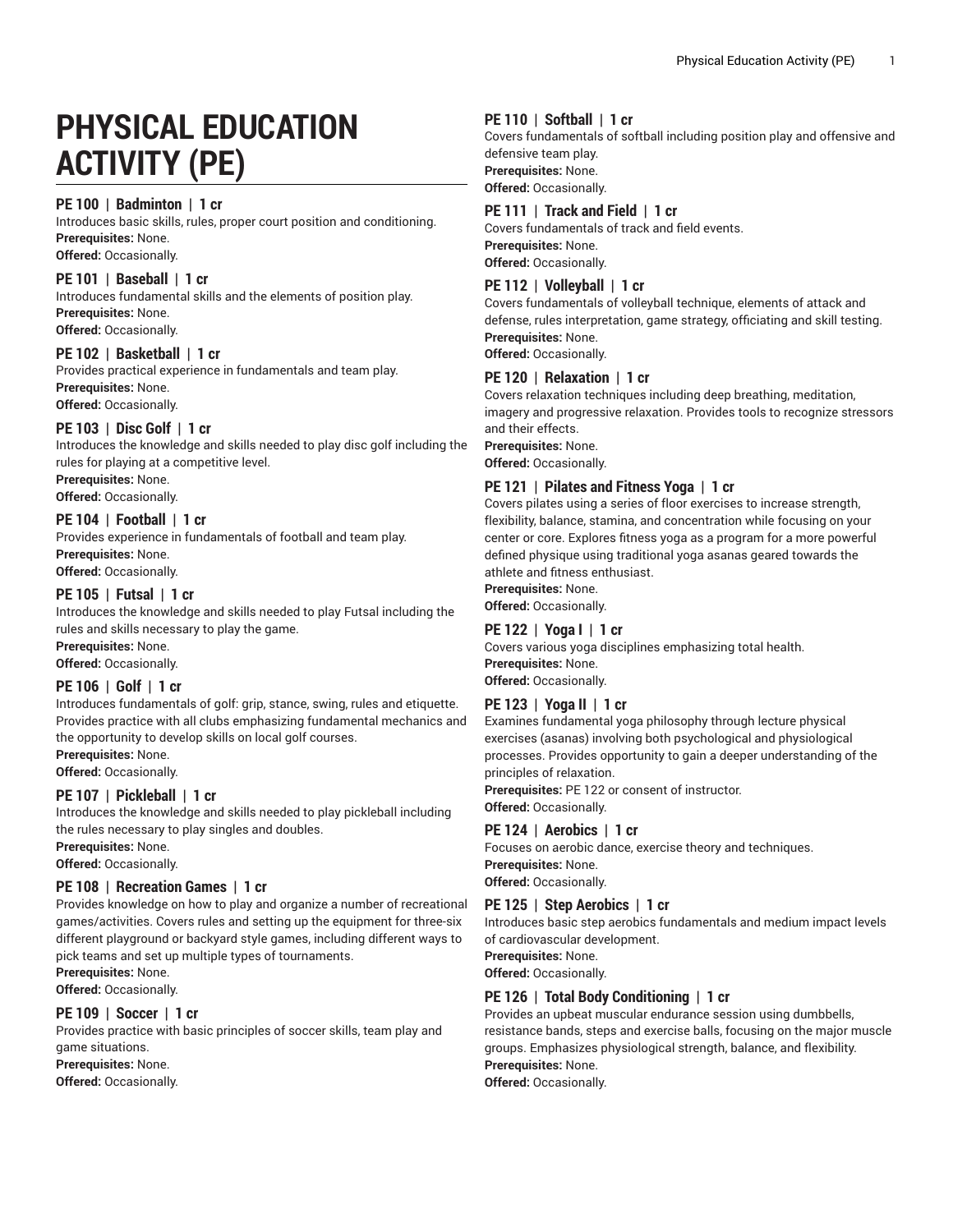# **PE 130 | Karate I | 1 cr**

Introduces fundamentals of basic karate techniques. Emphasizes proper overall organization of hand and foot techniques, stances, posture, and physical principles of power.

**Prerequisites:** None.

**Offered:** Occasionally.

#### **PE 131 | Karate II | 1 cr**

Provides intermediate study in the art of self-defense. Introduces defense against an assailant and concentrated study of prearranged formal exercises.

**Prerequisites:** PE 130 or consent of instructor. **Offered:** Occasionally.

#### **PE 132 | Karate III | 1 cr**

Provides advanced study in the art of self-defense, including defense against attacks with a weapon and multiple assailants. **Prerequisites:** PE 131 or consent of instructor.

**Offered:** Occasionally.

#### **PE 133 | Self-Defense | 1 cr**

Emphasizes simple, but effective techniques to survive an aggressive situation.

**Prerequisites:** None. **Offered:** Occasionally.

#### **PE 140 | Jogging for Fun and Fitness | 1 cr**

Covers proper running techniques,setting up a personal fitness plan, assessing one's cardiovascular fitness, and safety issues related to running. May be repeated for a maximum of four credits.

**Prerequisites:** None.

# **Offered:** Occasionally.

#### **PE 141 | Aerobic Walking | 1 cr**

Introduces and develops proper aerobic walking techniques and benefits of walking. May be repeated for a maximum of 4 credits. **Prerequisites:** None.

**Offered:** Occasionally.

#### **PE 150 | Weight Training | 1 cr**

Introduces elementary weight training and a general program of the basic lifts, the muscle groups affected by these lifts, safety procedures and theory of weight training.

**Prerequisites:** None.

**Offered:** Occasionally.

#### **PE 151 | Power Lifting | 1 cr**

Explores the theory, knowledge and practical application of powerlifting and other power movements using techniques and progressions to achieve personal fitness goals.

**Prerequisites:** None.

**Offered:** Occasionally.

#### **PE 152 | Kettlebell Conditioning | 1 cr**

Introduces vigorous physical conditioning primarily utilizing kettlebells. Emphasizes exercises to enhance muscular strength, power, endurance and agility.

**Offered:** Occasionally.

#### **PE 153 | Olympic-Style Weightlifting | 1 cr**

Explores the theory, knowledge and practical experience of olympic weightlifting using advanced techniques and progressions to achieve personal fitness goals.

**Prerequisites:** None.

**Offered:** Occasionally.

#### **PE 160 | Cross Training | 1 cr**

Develops power and quickness for the athlete who participates in serious recreational leagues and amateur sports competition; combining plyometrics, agility and speed training.

**Prerequisites:** None.

**Offered:** Occasionally.

#### **PE 161 | Speed, Power, and Agility Training | 1 cr**

Examines the basics of speed, power, strength, plyometric and agility training. Develops techniques necessary for safety and reducing the risk of injury in creating a training program. **Prerequisites:** None.

**Offered:** Occasionally.

#### **PE 170 | Fitness for Life | 1 cr**

Provides the opportunity for students to implement a personal fitness program using the Wellness and Strength/Conditioning Centers on campus. May be repeated for a maximum of 4 credits. **Prerequisites:** HLTH 270.

**Offered:** Occasionally.

#### **PE 180 | Zumba | 1 cr**

Introduces the Zumba fitness program. **Prerequisites:** None. **Offered:** Occasionally.

#### **PE 190 | Special Topics in Physical Education Activity | 1 cr**

Examines selected activity-related topics. **Prerequisites:** None. **Offered:** Occasionally.

#### **PE 200 | Fundamentals of Coaching | 3 cr**

Introduces general techniques and responsibilities necessary for success in athletic coaching. **Prerequisites:** None. **Offered:** Yearly.

#### **PE 210 | Fundamentals of Sports Officiating | 3 cr**

Introduces general techniques and responsibilities related to athletic officiating in a variety of sports.

**Prerequisites:** None.

**Offered:** Occasionally.

#### **PE 301 | Sport Conditioning Practice Design | 3 cr**

Explores aerobic and anaerobic conditioning principles and techniques for developing agility, strength, quickness. Includes practice design for peak performance and labs for basic resistance training, speed and agility techniques.

**Prerequisites:** None.

**Offered:** Yearly.

#### **PE 305 | Coaching Individual and Team Sports | 3 cr**

Explores techniques necessary to organize, administer, and teach both individual and team sports. Includes individual, small group, team, technical and tactical performance skills at various levels of competition. **Prerequisites:** None.

**Offered:** Occasionally.

# **PE 490 | Special Topics in Physical Education Activity | 1-3 cr**

Examines advanced sport activity related topics. **Prerequisites:** None.

**Offered:** Occasionally.